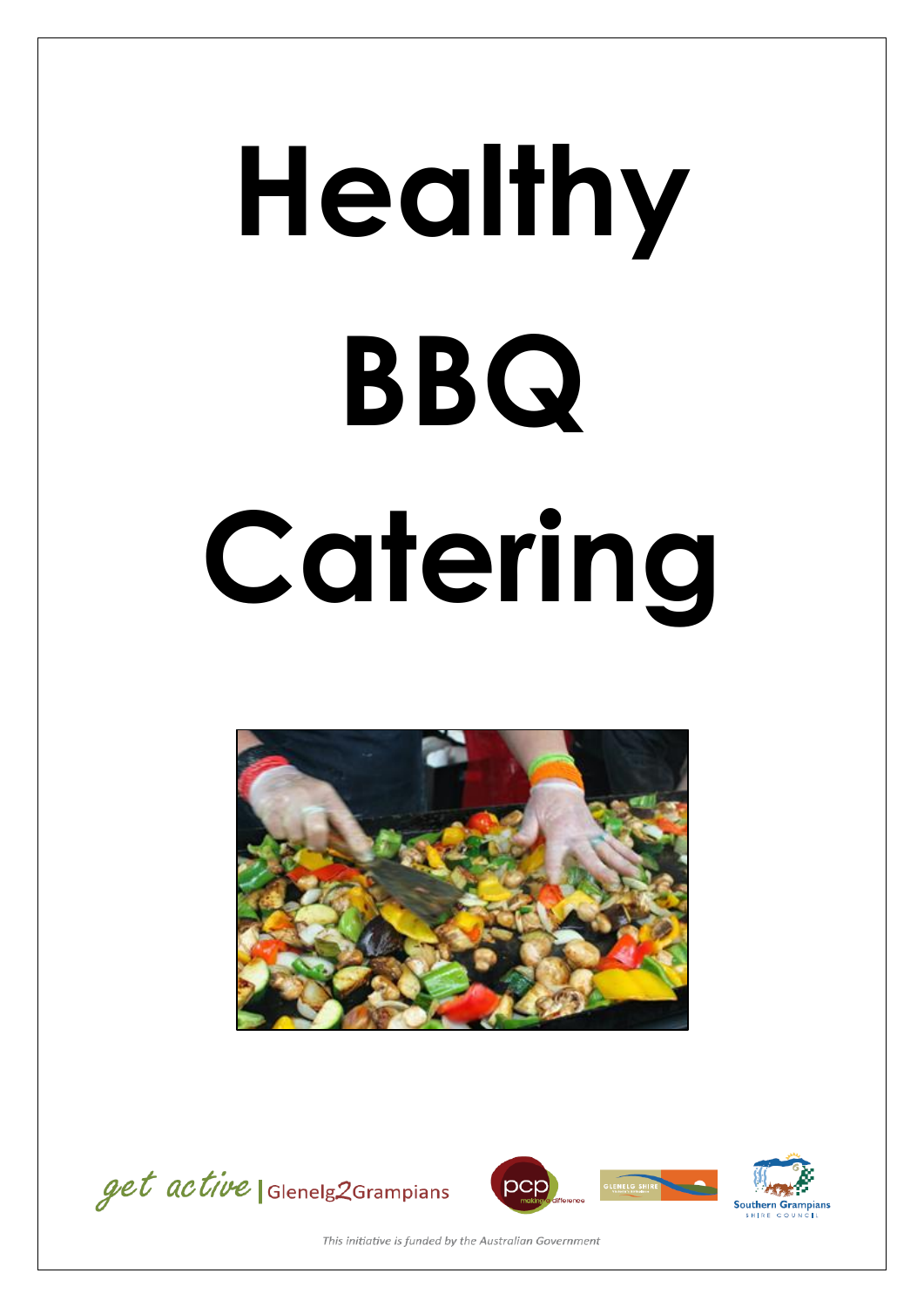## **TABLE OF CONTENTS**

### **Health BBQ Catering contains the following appendixes:**

Appendix 1: Commercial BBQ Meat Cost Comparison

Appendix 2: Healthy BBQ Catering Checklist







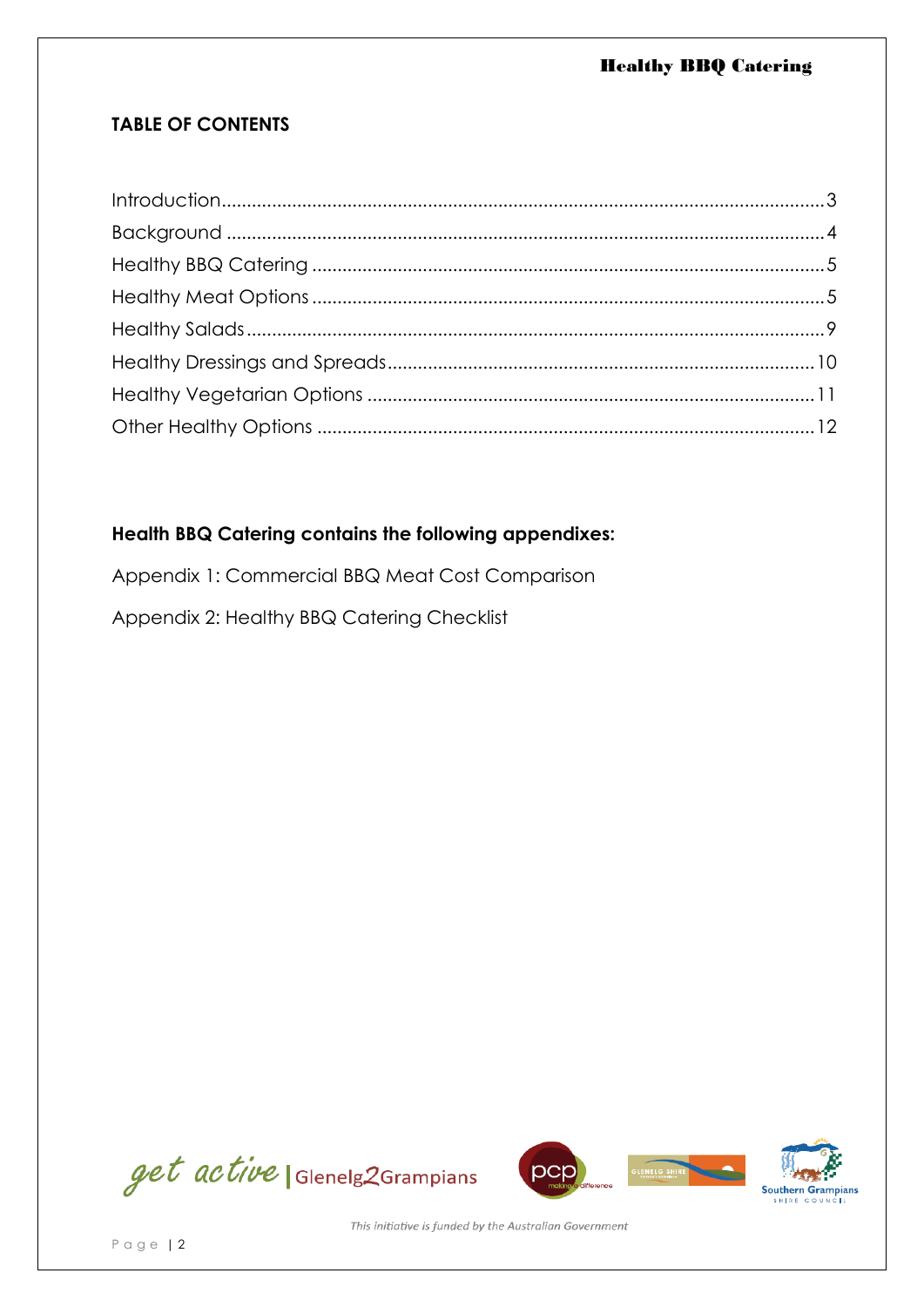#### **INTRODUCTION**

In Australia, around three in five adults and one in four children are overweight or obese, and the National Health and Medical Research Council predict that by 2025, 83 per cent of men and 75 per cent of women will be overweight or obese if current trends continue.

Council recognises that environments where the healthiest food choice is the easiest choice (accessible, available and affordable) are fundamental in preventing this trend, and is committed to ensuring the community, staff, volunteers and visitors have access to healthy food and drink choices when attending council operated facilities and sponsored events.

'Healthy BBQ Catering' was developed as part of the Australian Government funded Healthy Communities Initiative – Get Active Glenelg2Grampians (G2G) Project. It contains simple, nutritious and appetizing BBQ ideas to support implementation of council's healthy catering policy / guidelines.



get active | Glenelg2Grampians



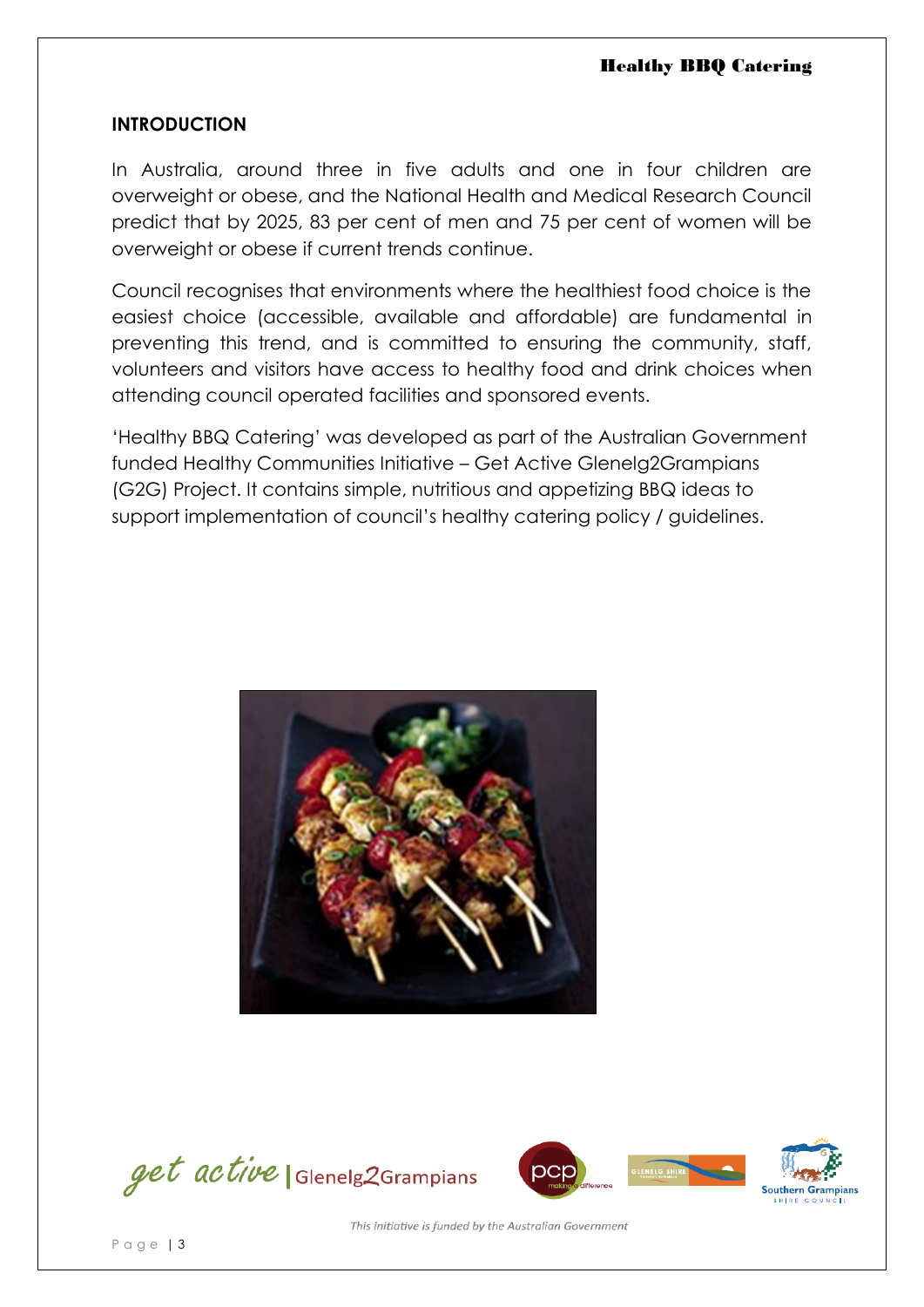#### **BACKGROUND**

The Get Active G2G Project was delivered in partnership by Glenelg and Southern Grampians Shire Councils, and Southern Grampians Glenelg Primary Care Partnership.

Fully funded by the Commonwealth Government through the Healthy Communities Initiative, Get Active G2G implemented a range of programs to increase participation in physical activity and healthy eating to help reduce the prevalence of overweight and obesity.

Initial surveys conducted by Get Active G2G suggested the community wanted to increase access to healthy food options, evident by;

- Over 96% of community organisations, who cater for community events, believing they had a role to play in promoting healthy food choices; and
- Over 90% of community residents wanting more healthy options to be available when purchasing food away from home.

Get Active G2G implemented Healthy Catering Programs within various settings including council, commercial food premises, and community organisations to improve the nutrition of food catered within the community.

One component of the Healthy Catering Program was the Healthy BBQ catering workshops conducted by Tony 'Gilly' McGillivray, Manager, Hamilton and District Skills Centre for community organisations. A total of 57 people attended the workshops, representing 20 community organisations.

All post workshop survey respondents believed their organisation would make healthy changes to their catering after attending the workshop. This 'Healthy BBQ Catering' resource was developed to support these changes.







get active | Glenelg2Grampians



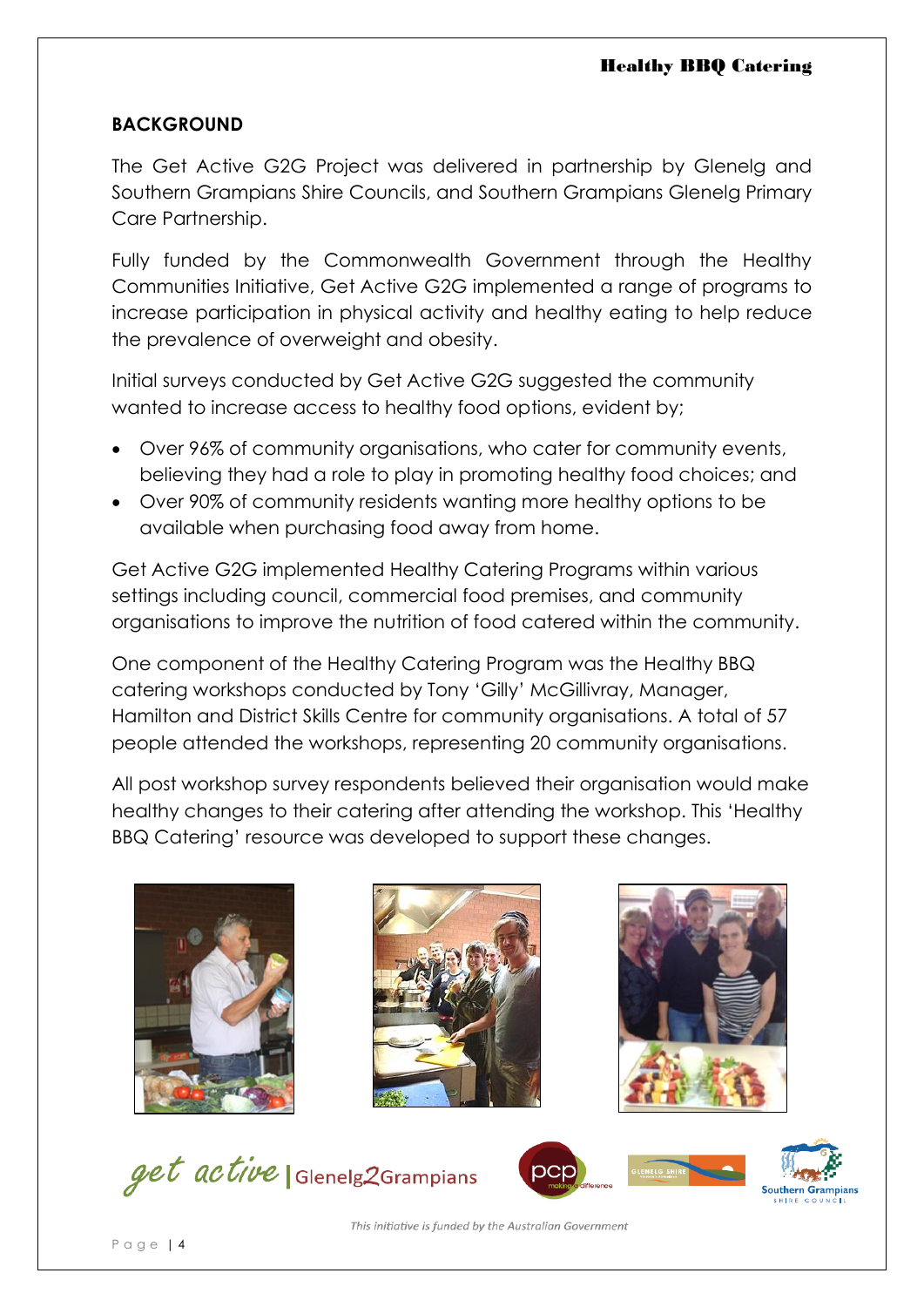## **HEALTHY BBQ CATERING**

According to 'Gilly', Healthy BBQ catering is about quality ingredients and taste.

Reducing portion sizes, while increasing the "wow" factor, will also ensure you are able to maintain or increase your profitability at the same time as providing healthier choices to your community.

Simple changes such as switching to lean meat and wholegrain bread can have a significant impact on the nutrition of catered BBQ foods.

This resource provides recipes, ideas and tips for Healthy BBQ Catering including Healthy Meat, Salad, and Vegetarian options.

## **HEALTHY MEAT OPTIONS**

Meat has traditionally dominated the Australian BBQ menu with the typical 'sausage sizzle' consisting of a sausage in white bread with sauce. While this meal is easy, cheap, quick and tasty, the nutritional value is low and energy density high. Offering more nutrient dense food is important to increase access and consumption of healthy food.



General tips for healthier meat

- BBQ meat should be lean or trimmed of all visible fat or reduced fat.
- Limit processed meat to reduce sources of saturated fat.
- Marinating meat with monounsaturated oil, lemon juice-based marinades and fresh herbs such as basil, mint, rosemary, thyme, oregano, and sage can reduce production of carcinogens (substances linked with cancer), as well as tenderize, add great flavour, and help keep moist during cooking.



get active | Glenelg2Grampians



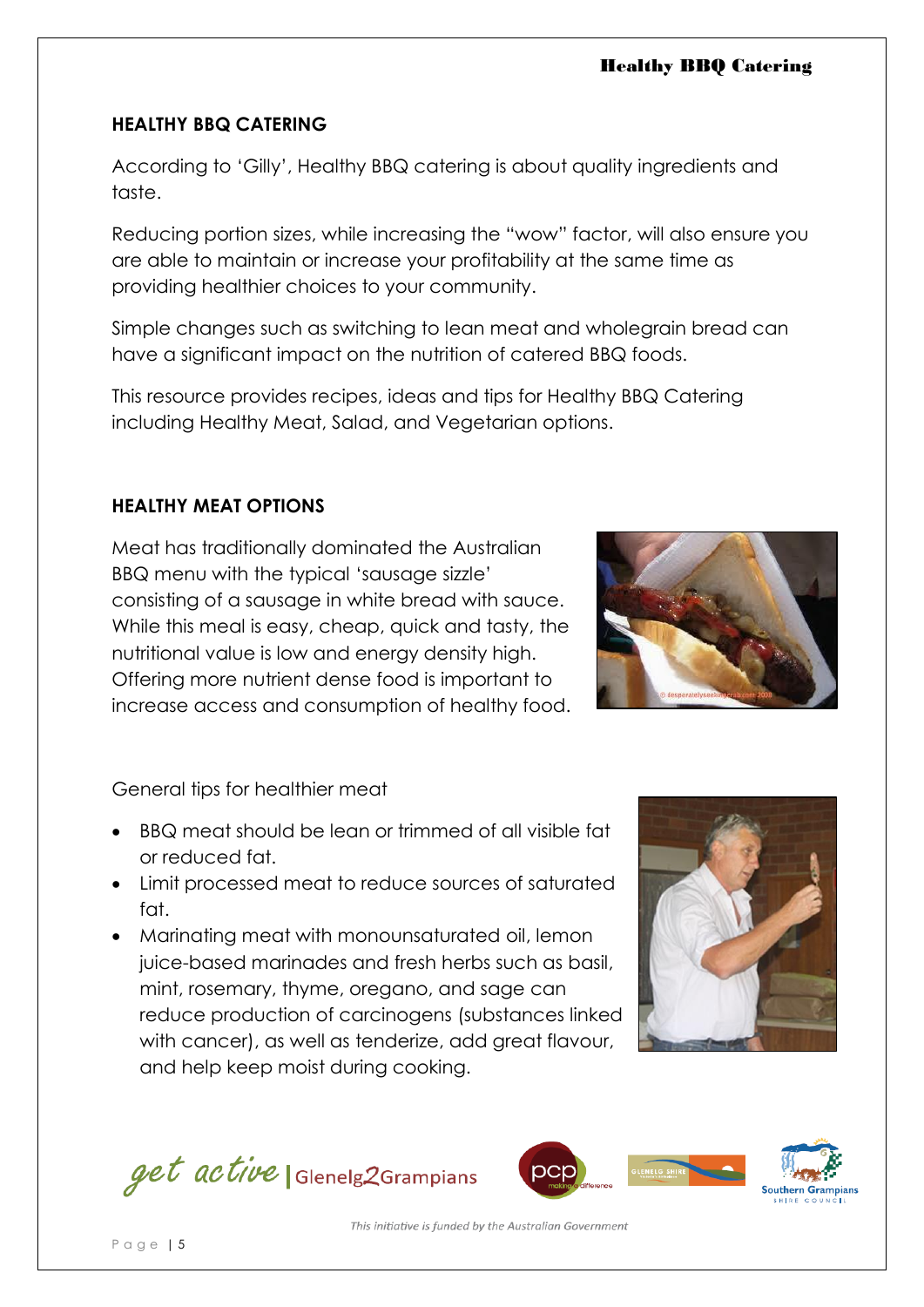# 1. Koftas

Koftas are a practical BBQ option; they are easy to make, cook and handle.

#### Lamb Koftas

- Ikg lean lamb mince
- 2 tbs parsley, finely chopped
- 2 tbs coriander, finely chopped
- 1 clove garlic, crushed
- $\bullet$   $\frac{1}{2}$  teaspoon all spice
- 1 tsp ground cumin
- $\bullet$  1 egg
- 1/<sub>2</sub> tsp ground coriander
- ¼ teaspoon chilli

#### **DIRECTIONS**

- 1. Mix all ingredients thoroughly. Form into sausages (approximately 10 cm long and 3cm thick). Place a skewer lengthwise through the sausage.
- 2. After cooking, place the kofta inside the flat bread and pull skewer out. Serve with Tzatziki, garlic sauce or hummus, along with salad / coleslaw.

**Tip:** Cut skewers in half and soak skewers in water to prevent burning.

#### 2. Burgers

Making your own burger patties can be cheaper and healthier than store bought patties.

|                   | <b>Beef Burgers</b>                                                                               |  |  |  |
|-------------------|---------------------------------------------------------------------------------------------------|--|--|--|
| $\bullet$         | Ikg lean beef mince<br>1/2 red capsicum, finely diced<br>egg<br>• 2 spring onions, finely chopped |  |  |  |
| <b>DIRECTIONS</b> |                                                                                                   |  |  |  |
|                   | 1. Mix all ingredients in a bowl. Roll into a 7-8 cm ball (approx. 80gm).                         |  |  |  |

2. Serve on multigrain bread with home-made chutney or sauce.

get active | Glenelg2Grampians





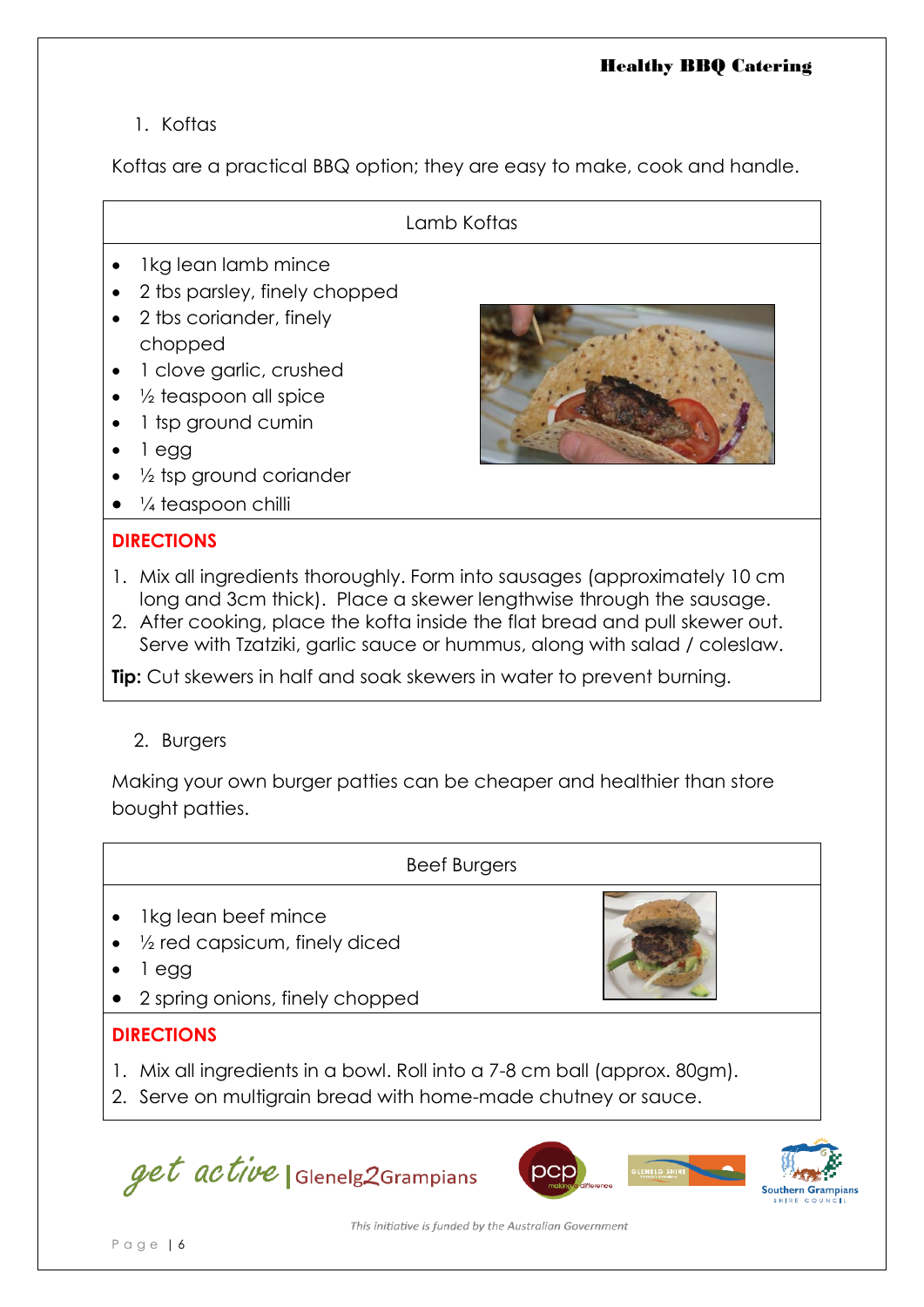## 3. Steak

Minute Steak is inexpensive, quick and easy to cook, making it a practical addition to the catered BBQ. Just add herbs and spices or marinade.

## Mini-chicken Steaks

- 1 kg chicken fillet, sliced into 80-90gm pieces
- 2 tablespoons olive oil
- 1 teaspoon Cajun seasoning
- Pepper, to taste
- 3 tablespoons Dijon mustard



## **DIRECTIONS**

- 1. Slice chicken evenly, approximately 1cm thick, 10cm in diameter.
- 2. Mix remaining ingredients in a bowl, then add chicken and combine well.
- 3. Leave to marinate for at least half hour, place on BBQ and cook through.
- 4. Serve on flat bread or in small multigrain bread roll with salad or coleslaw.
	- 5. Kebabs / Skewers

Skewers are an easy way to incorporate lean meat into your BBQ menu. They are cheap, easy to make and handle, and kids love them! Add vegetables to reduce cost and increase nutrition. Alternate meat and vegetables.

## Chicken Skewers

- Ikg chicken (or lean meat) fillets
- Juice of lemons
- 2 tablespoon olive oil
- 2 tablespoons parsley, finely chopped
- 1 teaspoon Moroccan spice
- Skewers soaked in hot water

# **DIRECTIONS**

- 1. Slice chicken into 10cm by 2.5cm pieces.
- 2. Mix ingredients, toss chicken through, and weave onto skewers. Cut sharp end off stick. Leave to marinate for at least 15 minutes. Cook on the BBQ.
- 3. Add assorted vegetables / fruit, eg mushroom, capsicum, pineapple.

get active Glenelg2Grampians



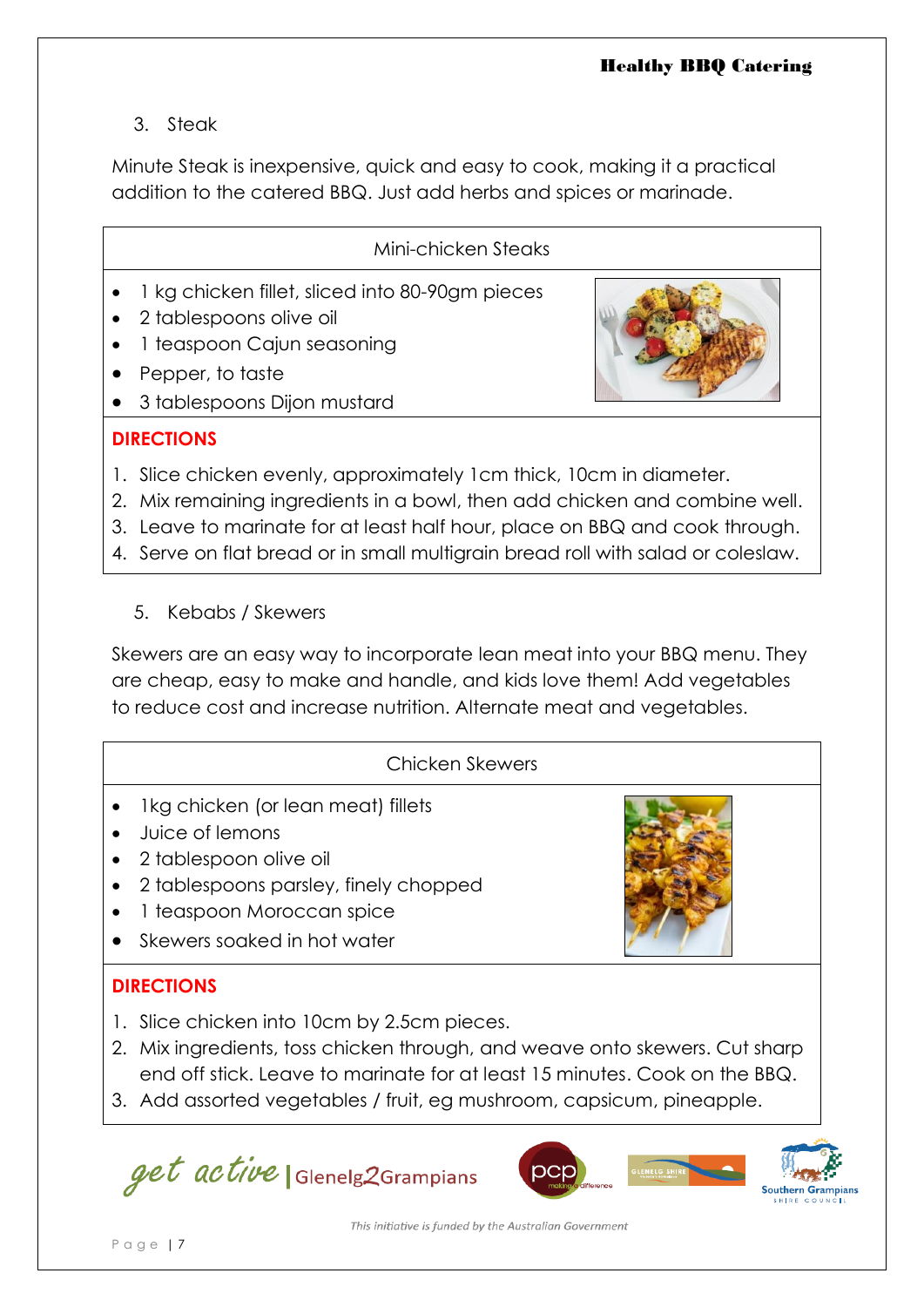### 6. Sausages

While sausages feature predominantly on the Australian BBQ menu, there is increasing demand for healthier BBQ options. For a healthy sausage consider the following tips;

- Boil sausages before you cook them, remove skin and then grill
- Prepare BBQ with a splash of olive oil and wipe excess with paper towel to prevent sausages stewing in oil,



- Keep BBQ plate consistent temperature for better finished product;
- Sausages can be made healthier by reducing fat and salt. If bulk buying ask your butcher to prepare sausages with > 10g per 100g and >500mg salt per 100g. Look out for Tick approved options of sausages and burgers which contain no more than 3% saturated fat at supermarkets.
- Offer half-size sausages to provide smaller portions for different appetites.

## **SAUCE**

Menu items should contain no or minimal salt. Serve sausages / burgers without sauce and allow people to self-serve. Use Tomato Salsa as an alternative to Tomato Sauce.

# **Tomato salsa**

- 3 tomatoes, diced
- $\bullet$   $\frac{1}{2}$  1 fresh chilli, finely chopped
- 3 tablespoons chopped coriander

## **DIRECTIONS**

- 1. Combine all the ingredients in a bowl and season to taste.
- 2. Vary the recipe by adding diced avocado for extra colour and flavour.



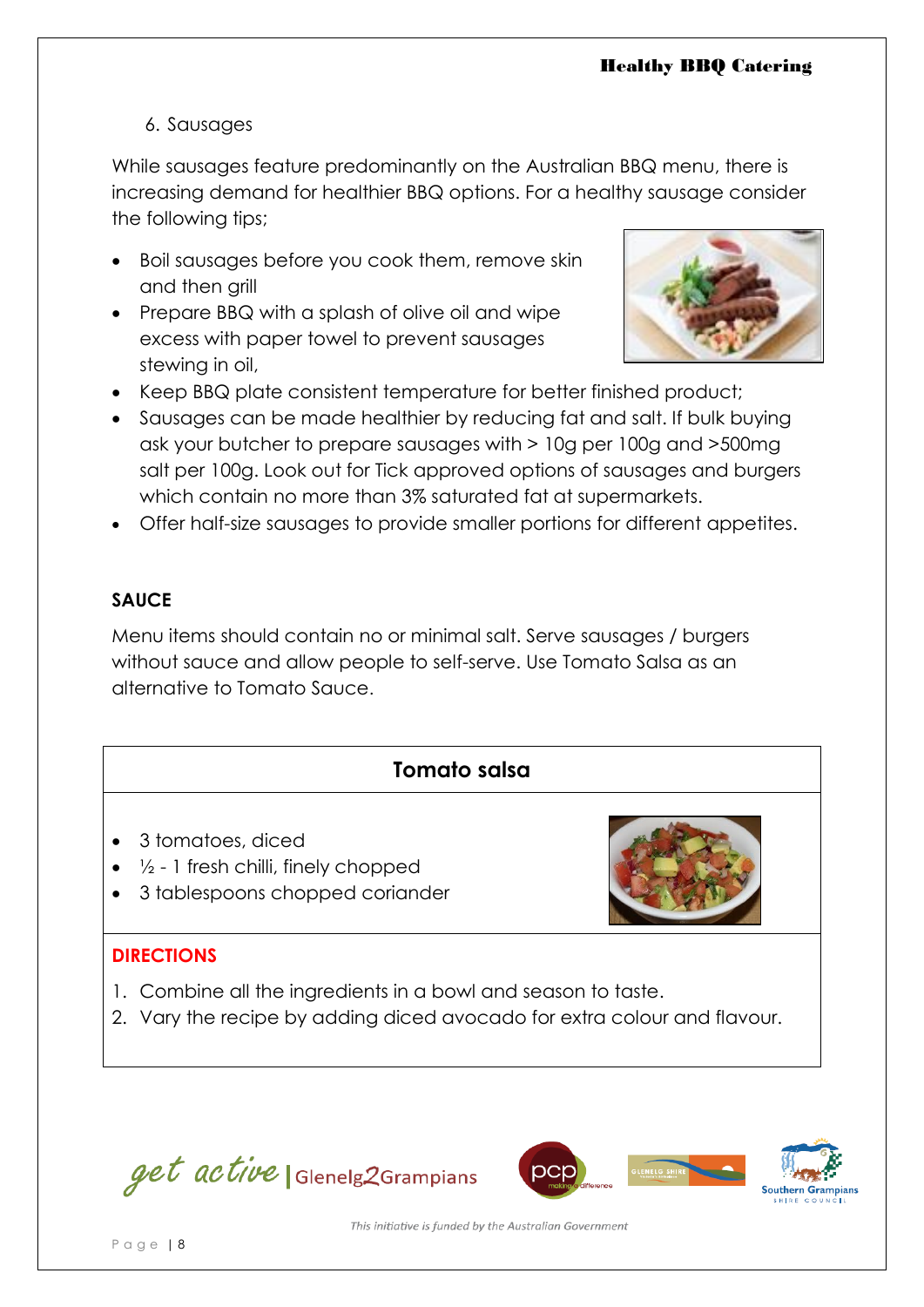### **HEALTHY SALADS**

Providing salads introduces different food groups to your BBQ to accommodate the needs of customers looking for a healthier meal. Fill a wrap with salad, with or without lean meat.

Some healthy salad catering tips include;

- Serve dressings on the side,
- Use dressings made from;
	- o low fat natural yoghurt and herbs, or
	- o lemon juice, vinegar, herbs and healthy oil, eg canola, or
	- o Asian style ingredients.

Commercial coleslaw often comes loaded with oil-based mayonnaise. A yogurt dressing is much healthier and adds a pleasant tang.

| Coleslaw                                                                                                                                                                                                           |  |  |  |  |  |
|--------------------------------------------------------------------------------------------------------------------------------------------------------------------------------------------------------------------|--|--|--|--|--|
| Coleslaw                                                                                                                                                                                                           |  |  |  |  |  |
| $\frac{1}{4}$ red cabbage, finely sliced<br>$\frac{1}{4}$ savoy cabbage, finely sliced<br>2 carrots, grated<br>1 stick celery, finely diced<br>1 red capsicum, finely diced<br>1 purple onion, finely diced        |  |  |  |  |  |
| Dressing                                                                                                                                                                                                           |  |  |  |  |  |
| 250ml low fat Greek yoghurt<br>1 clove garlic crushed<br>1 zucchini, grated<br>1 tablespoon parsley, chopped<br>3 tablespoons basil, chopped                                                                       |  |  |  |  |  |
| <b>DIRECTIONS</b>                                                                                                                                                                                                  |  |  |  |  |  |
| 1. Mix all slaw ingredients thoroughly.<br>To maintain the crispness of the vegetables, <b>DON'T</b> dress all the slaw.<br>2.<br>3. For a 'non-creamy' dressing, try olive oil, red wine vinegar & Dijon mustard. |  |  |  |  |  |

get active | Glenelg2Grampians

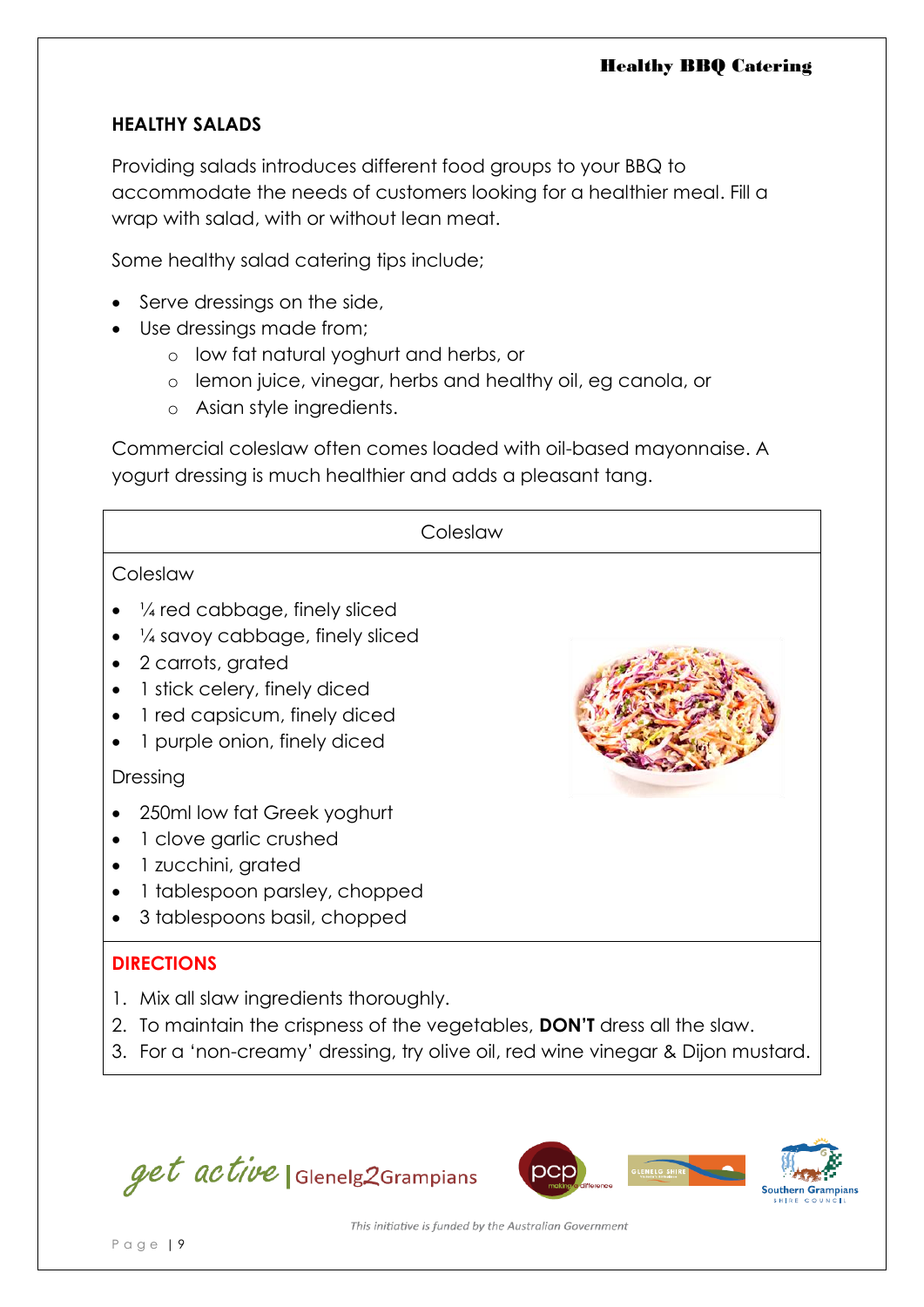Tabouleh adds colour, nutrition, texture and taste to barbecued meat.

| Tabouleh |  |
|----------|--|

- <sup>3</sup>/<sub>4</sub> cup burghul (cracked wheat), rinsed
- 3 cups fresh flat-leaf parsley leaves, chopped
- <sup>3</sup>/<sub>4</sub> cup fresh mint leaves, chopped
- 3 medium tomatoes, finely chopped
- 1 small red onion, finely chopped
- 2 tablespoons olive oil
- ¼ cup lemon juice

## **DIRECTIONS**



- 1. Cover burghul in a bowl of boiling water. Stand for 20 minutes or until soft. Drain. Rinse under cold water. Drain, pressing out water with metal spoon.
- 2. Place burghul, parsley, mint, tomato and onion in a bowl. Stir to combine.
- 3. Place oil and lemon juice in a screw-top jar. Secure lid. Shake to combine. Drizzle over tabouleh. Season with pepper. Toss to combine.

## **HEALTHY DRESSING AND SPREAD OPTIONS**

For a healthier spread or dressing for wraps and rolls, try Tzatziki.

| Tzatziki                                                                                                                                                                                                                                      |  |  |
|-----------------------------------------------------------------------------------------------------------------------------------------------------------------------------------------------------------------------------------------------|--|--|
| 500ml low fat Greek yoghurt<br>2 Lebanese cucumber, deseeded &<br>$\bullet$<br>grated<br>Itablespoon fresh mint, chopped<br>$\bullet$<br>1 tablespoon fresh oregano chopped<br>Juice of 1 lemon<br>1 clove garlic, crushed<br>Pepper to taste |  |  |
| <b>DIRECTIONS</b>                                                                                                                                                                                                                             |  |  |
| 1. Cut the cucumber into quarters lengthways, remove seeds and grate.<br>Squeeze the grated cucumber to remove as much liquid as possible.<br>2. Mix all ingredients in a bowl and use as a sauce or dressing.                                |  |  |

get active | Glenelg2Grampians



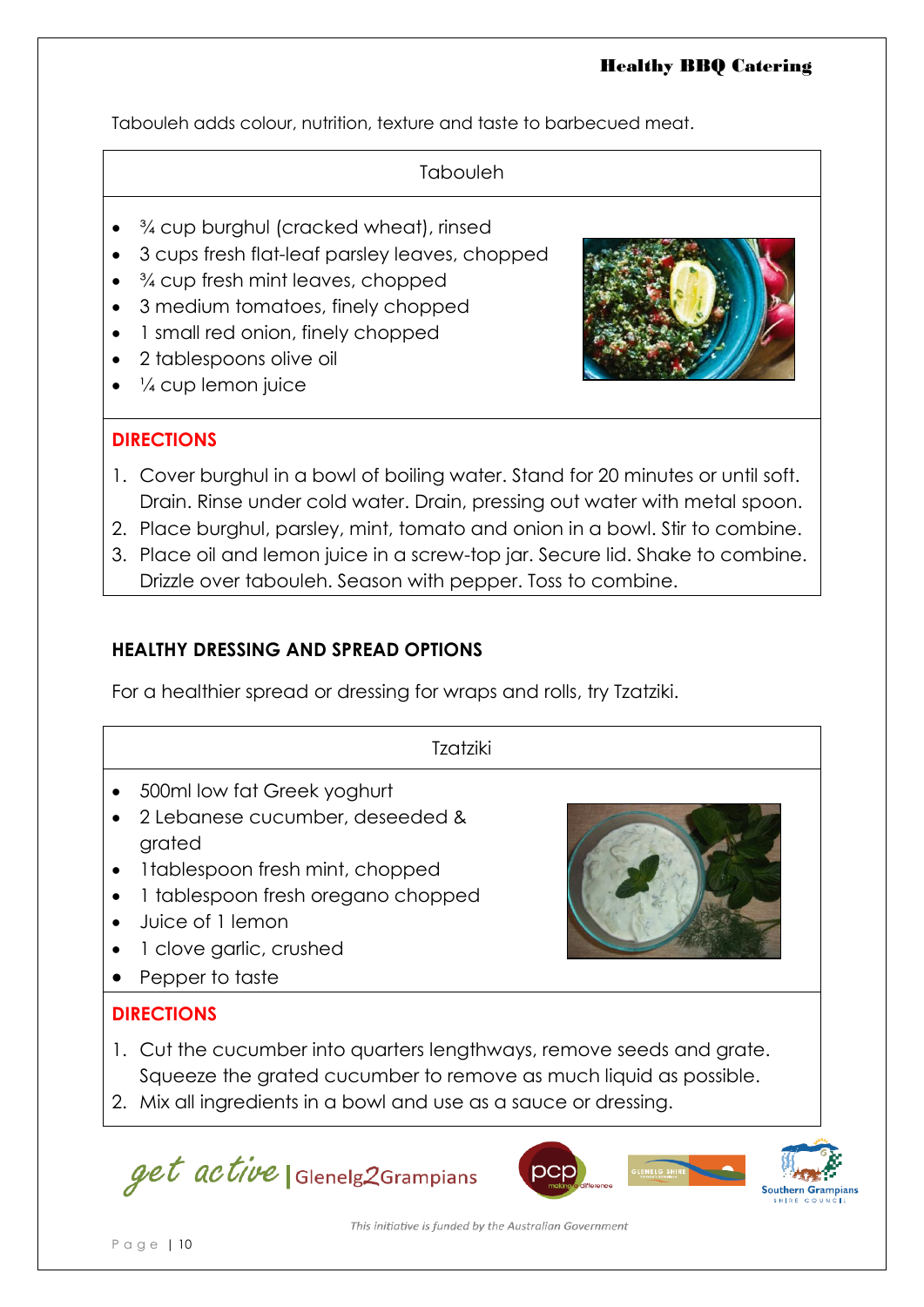Use Hummus as a healthy alternative spread for wraps and burgers, or for a healthy twist, to replace mayonnaise in salads.

| $\bullet$ $\frac{1}{4}$ cup fresh lemon juice<br>$\bullet$ $\frac{1}{4}$ cup tahini<br>1/2 large garlic clove, minced<br>• 2 tablespoons olive oil<br>$\bullet$ 1/2 teaspoon ground cumin<br>425gm can of chickpeas, rinsed and<br>drained<br>2-3 tablespoons water |  |
|---------------------------------------------------------------------------------------------------------------------------------------------------------------------------------------------------------------------------------------------------------------------|--|

## **DIRECTIONS**

- 1. In a food processor bowl, combine tahini & lemon juice. Process for 1 minute. Scrape down side& bottom, then process for another 30 seconds.
- 2. Add the olive oil, minced garlic, cumin and salt, process for 30 seconds,
- 3. Add drained, washed chickpeas& process for 1-2 mins or until thick and smooth.

## **HEALTHY VEGETARIAN OPTIONS**

It is a good idea to have vegetarian options on hand to accommodate different needs and you may find customers may like to try something different. Avoid overcooking them. The longer they cook the more certain vitamins like vitamin C and B-complex vitamins break down

One of the easiest ways to make barbecuing healthier is to add vegetables as much as possible.

General tips

- To prevent contact between meat and vegetarian food, use a frypan on the corner of the BBQ, or a separate burner, to cook vegetarian food.
- Have the vegetarian product on hand and prepared, but don't cook until an order is received.



Vegetarian Options include burgers, kebabs and grilled vegetables.

get active | Glenelg2Grampians

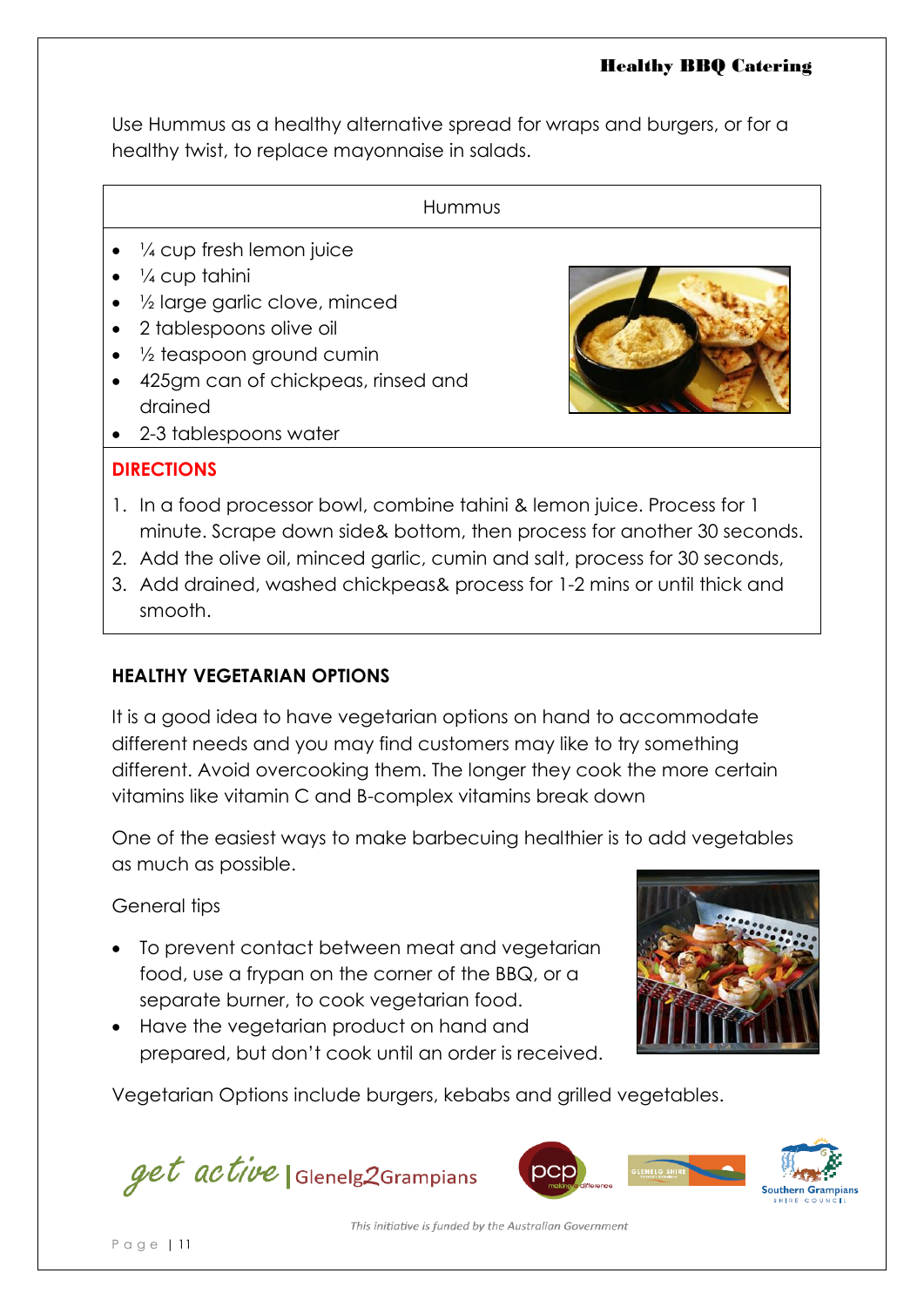1. Burgers

Chickpea, lentil or vegetable burgers can be served on their own or with a wholemeal roll full of salad fillings such as, lettuce, tomato, beetroot, onion, avocado, sliced capsicum, and grated zucchini.

# Vegetable burger

# Makes 15

- 2 carrots grated
- ½ zucchini grated
- 1 x 130g can corn niblets drained
- Medium potato grated
- 2 celery sticks, finely chopped
- 1 small onion finely chopped
- $\bullet$  2 eggs
- $\bullet$   $\frac{1}{2}$  cup self raising flour
- 1 tsp salt
- Small amount of oil for frying



## **DIRECTIONS**

- 1. Mix ingredients in bowl except oil.
- 2. Form mixture into patties or scoop out spoonful's straight onto BBQ.
- 3. Place cooked patty onto a wholemeal roll with salad and sauce such as sweet chilli, tomato or BBQ if desired.
	- 2. Vegetables kebabs

Kebabs are a great way to add vegetables to the BBQ menu. By alternating lean meat and vegetables, the veggies will not only add flavour, they'll also help to keep the meat moist and add fibre and nutrients.

- Cut 1 cm thick slices of vegetables such as zucchini, capsicum, eggplant and mushroom,
- Coat with marinade include garlic, salt-reduced soy sauce, lemon juice or sweet chilli sauce,
- Cook directly on BBQ. Add haloumi for a different flavour.



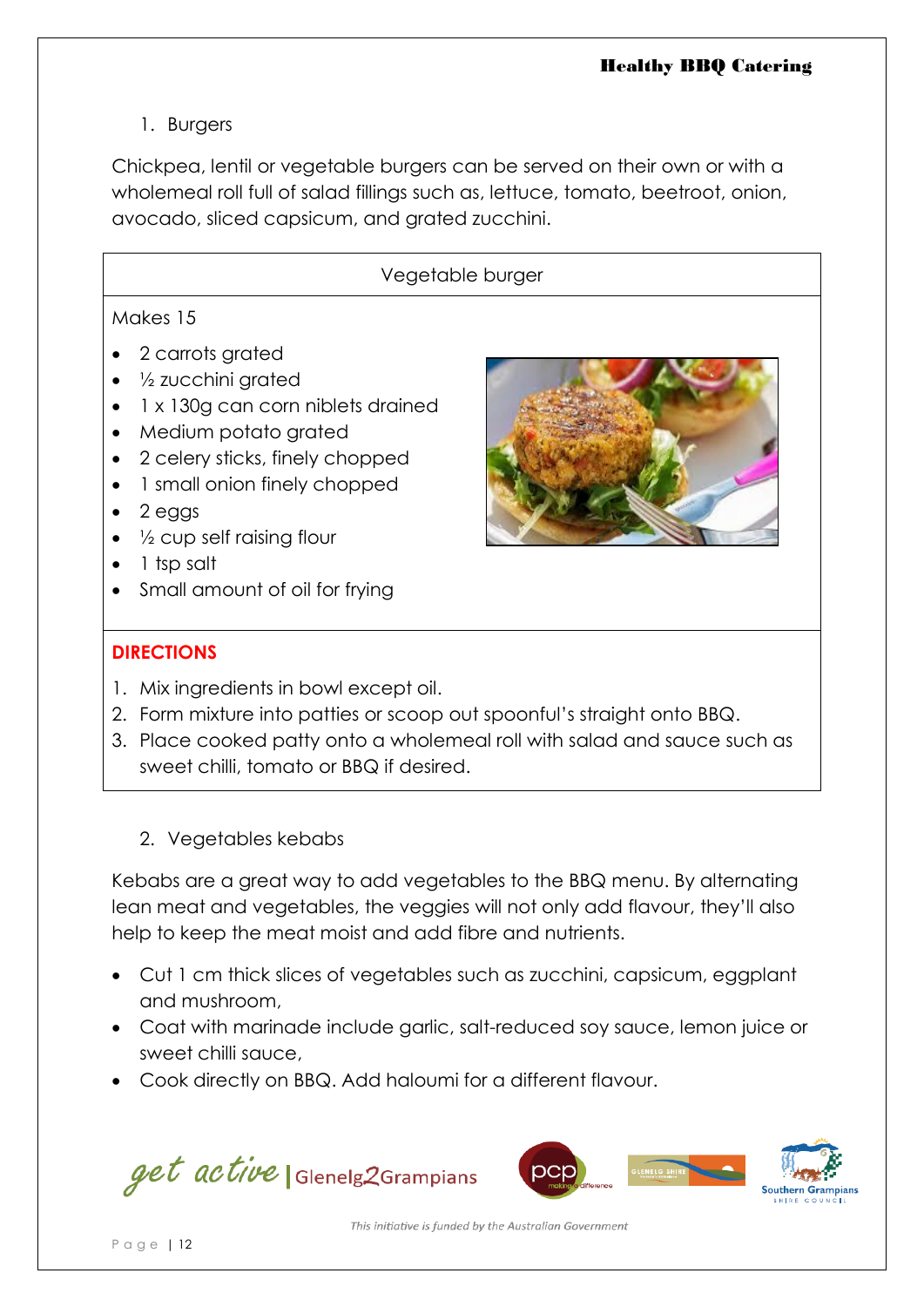# 3. Grilled Vegetables

Any of these items can be served in a wrap, topped with tomato salsa, coleslaw or tabouleh.

- Sweet potato chips: Peel and slice into  $\frac{1}{2}$  cm thick piece. Brush with a little olive oil, and then grill.
- Zucchini: Halve lengthwise, and cut into 10cm piece. Brush with olive oil and sprinkle with a little paprika or other seasoning. Cook uncut side first, and then flip.
- Capsicum: Cut into 2cm wide strips and place on BBQ plate. As an alternative, capsicums can be roasted in the oven whole, peeled, then cut into strips prior to placing on the BBQ.



- Asparagus: Wash and place on BBQ
- Corn Cobs: Grill sliced corn cobs on the BBQ. Use healthy spray. Serve with toothpicks. Add grain mustard or spices.

## **OTHER HEALTHY OPTIONS TO EXTEND MENU**

Other menu items to consider

- 1. Soup. You can find lots of healthy soup recipes at the Healthy Together Victoria website, eg chicken and corn chunky noodle, farmhouse, vegetable chowder. Serve in takeaway cups with wholegrain bread.
- 2. Fruit Kebabs. A fun and appealing way to serve fruit. Thread alternate types of fruit, such as strawberries, cantaloupe, bananas, apple and pineapple onto skewer. Serve with a drizzle of honey yoghurt dressing.
- 3. Jacket Potatoes: Wrap small potatoes in foil and cook on grill for 45-60 mins. Serve with coleslaw, dollop of natural yoghurt & reduced fat grated cheese.



**4.** Warm salad in a box. Add barbecued meat to a salad and serve in a box, eg. warm chicken salad. Alternatively just serve salad on its own for a vegetarian option.

get active | Glenelg2Grampians

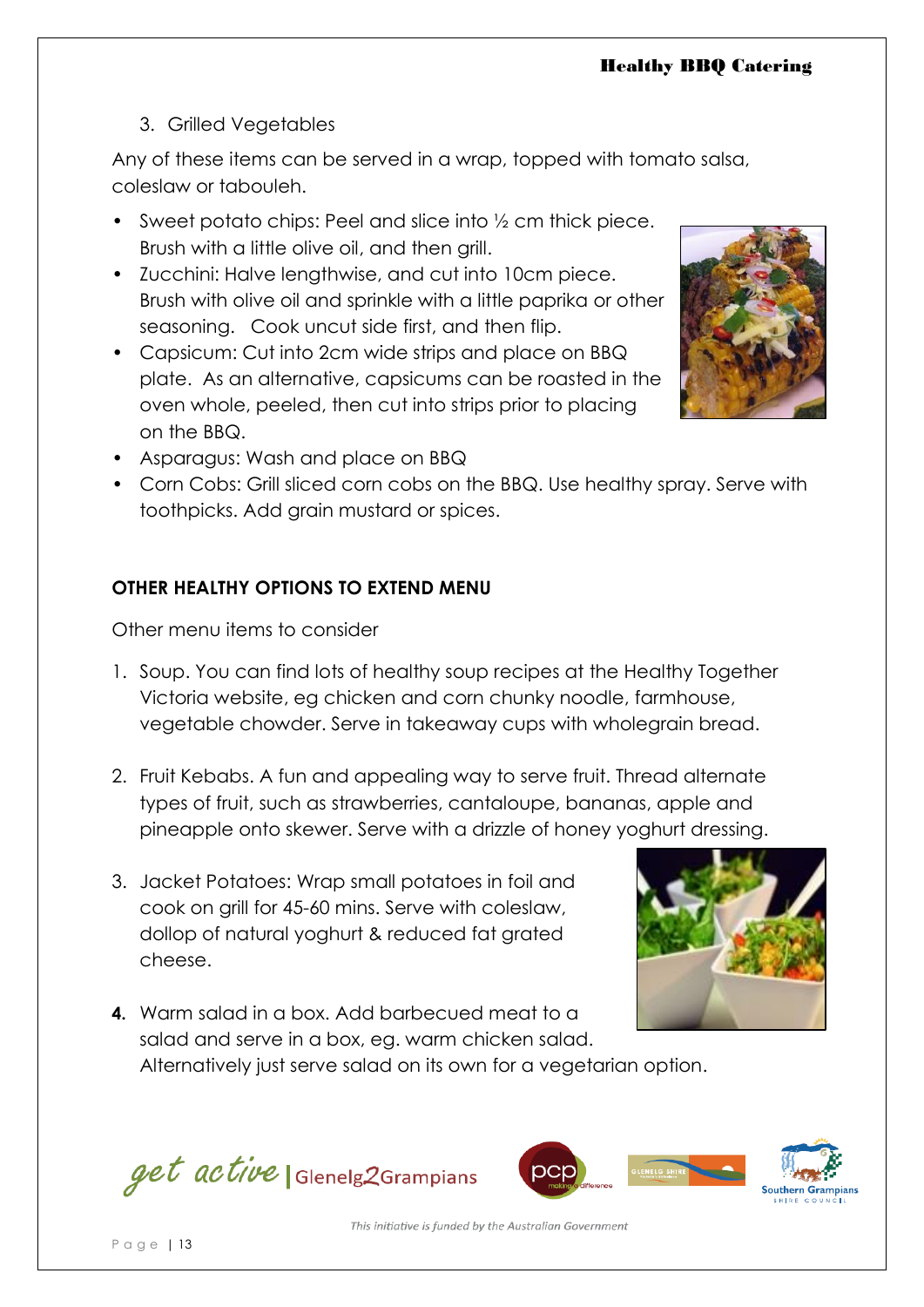## **Process for Introducing Healthy Changes to menus**

The following information has been adapted from Vic Health: Healthy Club Canteens Program. Refer to the Programs Manual for further information.

- 1. **Develop your healthy eating options goals.** Decide what proportion of your menu will be healthy. Develop a policy / plan.
- 2. **Prepare for change**. Engage your staff / volunteers / customers in the process. Assess your budget; revise your menu and general operations.
- 3. **Make the change**. Let customers know to help build demand, rearrange production to promote healthy options, update menus or promotional material. Emphasise the many benefits of providing healthy options.
- 4. **Review the progress**. Have a look at the response to changes, what has worked and what hasn't, including impacts on staff and budget.





## **Acknowledgements**

Most of the information, photos and recipes included in this resource were obtained from the Get Active Glenelg2Grampians Healthy BBQ workshops. Further information was sourced from the following websites;

- Heart Foundation; www.heartfoundation.org.au/catering.
- Healthy Eating Advisory Service: http://heas.healthytogether.vic.gov.au/food-industry-and-outlets/recipes.
- AIHW. Overweight and Obesity: www.aihw.gov.au/overweight-andobesity
- NHMRC. Australian Dietary Guidelines: www.nhmrc.gov.au/\_files\_nhmrc/publications/attachments/n55\_australia n\_dietary\_guidelines\_o.pdf.
- World Health Organisation. Obesity and Overweight: [www.who.int/mediacentre/factsheets/fs311/en/](http://www.who.int/mediacentre/factsheets/fs311/en/)
- Vic Health: Healthy Eating Healthy Club Canteens. www.vichealth.vic.gov.au/~/media/ProgramsandProjects/HealthyEating/ Healthy%20Club%20Canteens%20project/HealthyClubCanteens\_kit.ashx

get active | Glenelg2Grampians

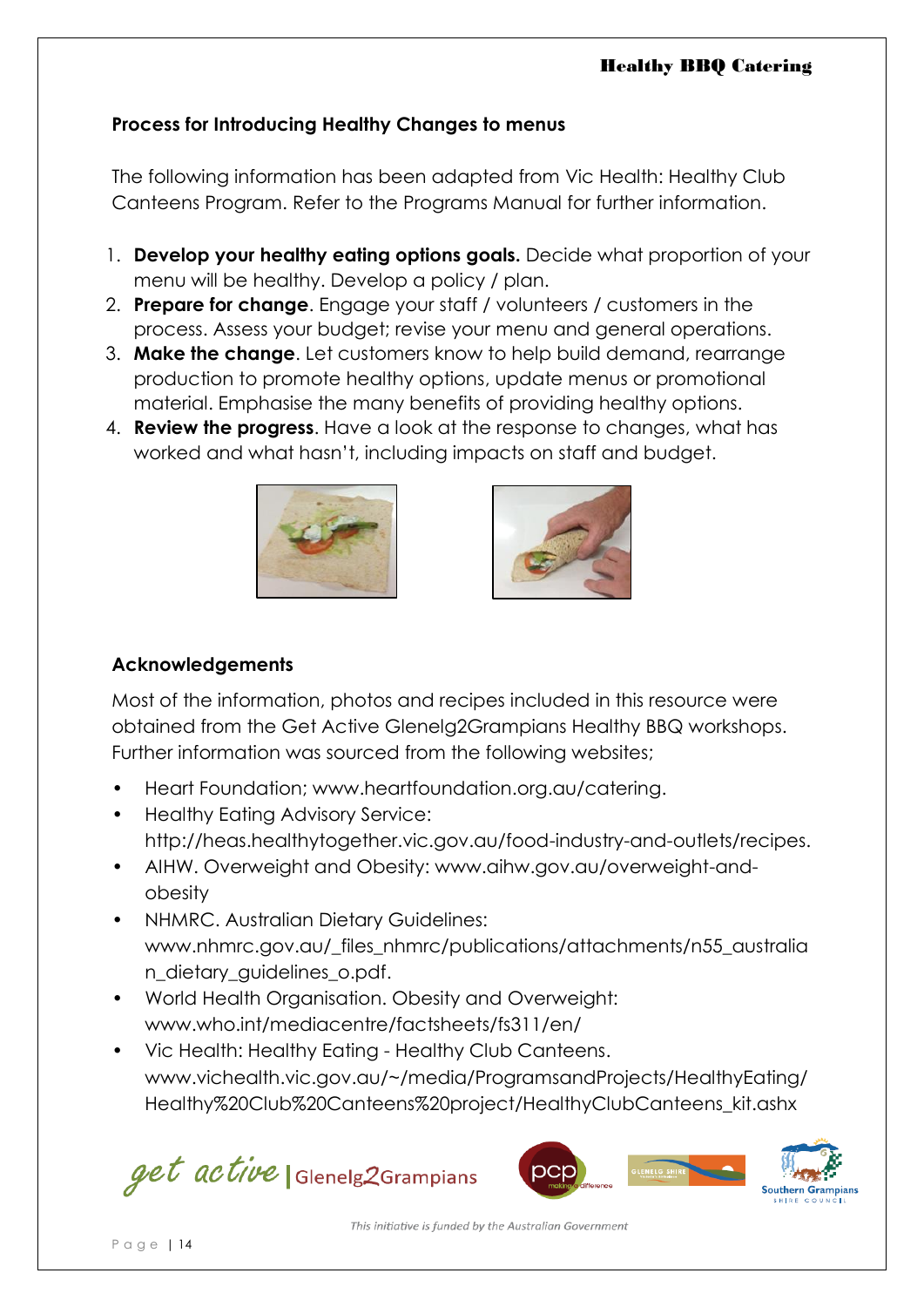#### **Appendix 1: COMMERCIAL BBQ MEAT COST COMPARISON**

Developing a good relationship with your butcher is an important part of catering. Often your butcher can accommodate requests for healthier options, eg reducing fat content of bulk sausage orders.

| <b>BBQ</b> item               | Description                                                                         | <b>Bulk cost</b>           | Approximate<br>Individual<br>Cost |  |
|-------------------------------|-------------------------------------------------------------------------------------|----------------------------|-----------------------------------|--|
| Chicken<br><b>Shaslicks</b>   | Chicken & vegetables<br>on a skewer                                                 |                            | \$3                               |  |
| Chicken<br>sticks             | Chicken marinated<br>on skewers                                                     |                            | \$1.60                            |  |
|                               | Marinated                                                                           |                            |                                   |  |
| Kebabs                        | Purchase plain & add your own<br>healthy marinade, eg lemon<br>juice or Asian style | $$16$ per<br>tray          | \$1.34                            |  |
| <b>Beef</b><br><b>Burgers</b> | Premium mince with<br>McCormack seasoning                                           | $$10.99$ per<br>kg         | \$1.10                            |  |
| Sausages                      |                                                                                     | \$7 per kilo<br>(Over 3kg) | \$0.50                            |  |